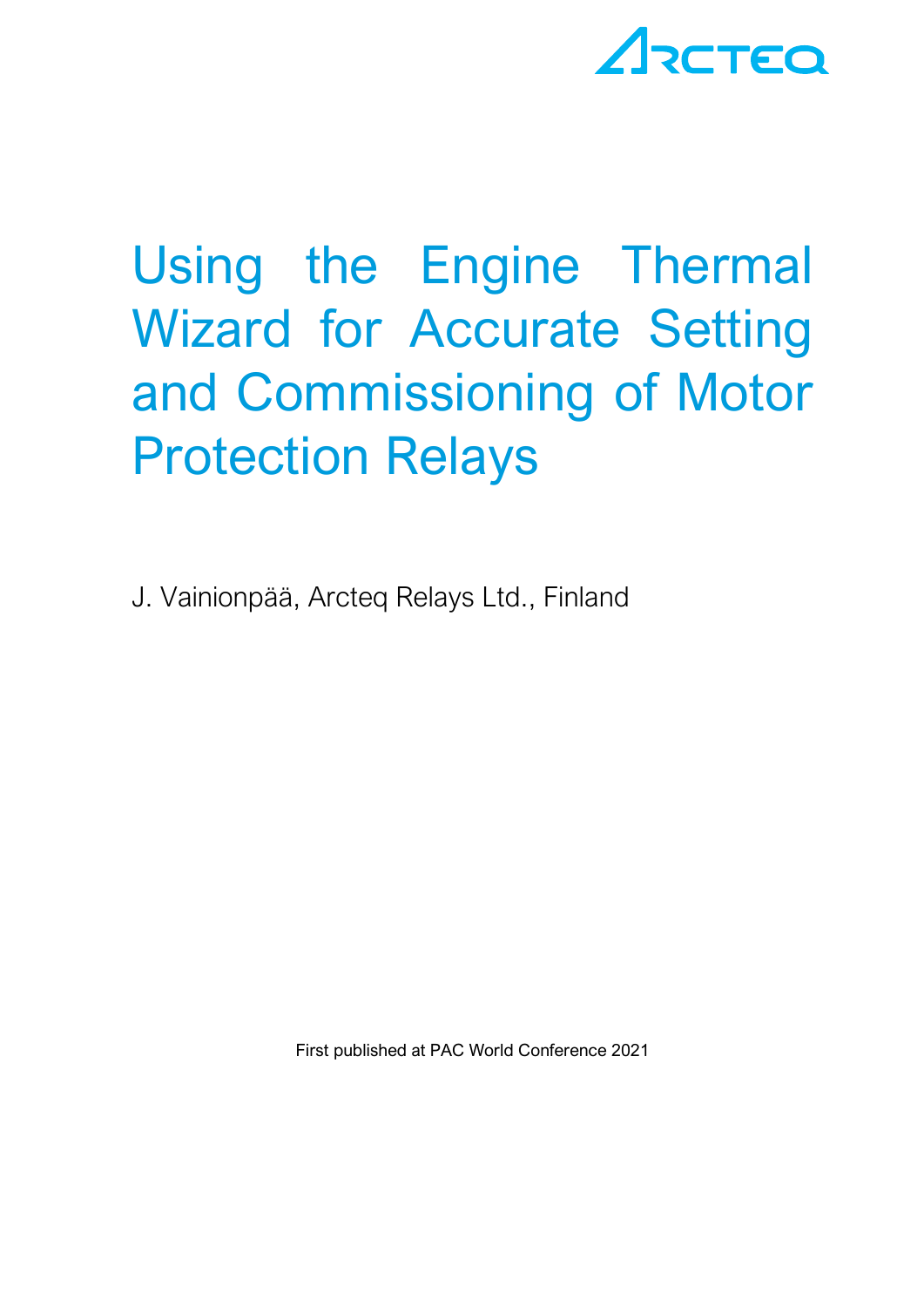### 1 INTRODUCTION

It is quite common that new induction motors and synchronous machines come with datasheets which provide the thermal limit curve(s) of the engine. Sometimes the manufacturer's datasheet even instructs which type of curve should be used. In a worst-case scenario, there is no available information regarding the thermal curves. In such instances, especially when dealing with old devices, it is quite common that old relay settings have just been copied over to the new protection relays during maintenance. In the most challenging situations, the motor thermal replica must be built based on the starting of the motor just to avoid nuisance tripping during starting.

Overload relays typically operate on an inverse time curve where the tripping time decreases as the current increases. Overload relays are rated according to their trip class, which specifies the length of time needed for the relay to react in an overload condition.

In Europe, the shape of the tripping curves of overload relays is defined by ANSI or IEEE standards. In North America, the standard NEMA MG 1 defines four of the most common class types: 5, 10, 20, and 30. Respectively, these will trip within 5, 10, 20, and 30 seconds at 600 % of full motor load currents.

Class 5 is usually used for motors that require extremely fast tripping. Class 10 is commonly used to protect artificially cooled motors, such as submersible pump motors with a low thermal capacity. Class 20 is usually sufficient for general purpose applications. Class 30 is typically required for high-inertia loads to help prevent nuisance tripping.





Even though a motor thermal replica should be set according to the manufacturer's thermal curve presented in the datasheets, this is not always possible. Sometimes the manufacturer has not provided a thermal curve, and other times a proper datasheet is not available. Even in new applications it is not always possible to properly model the motor thermal replica to the relay because the relay settings are not flexible enough to create a good match with the thermal curve presented in the manufacturer's datasheet. Based on this author's experience it is quite common that a thermal replica is set and commissioned based on a single point in the datasheet's thermal curve. Such a method could lead to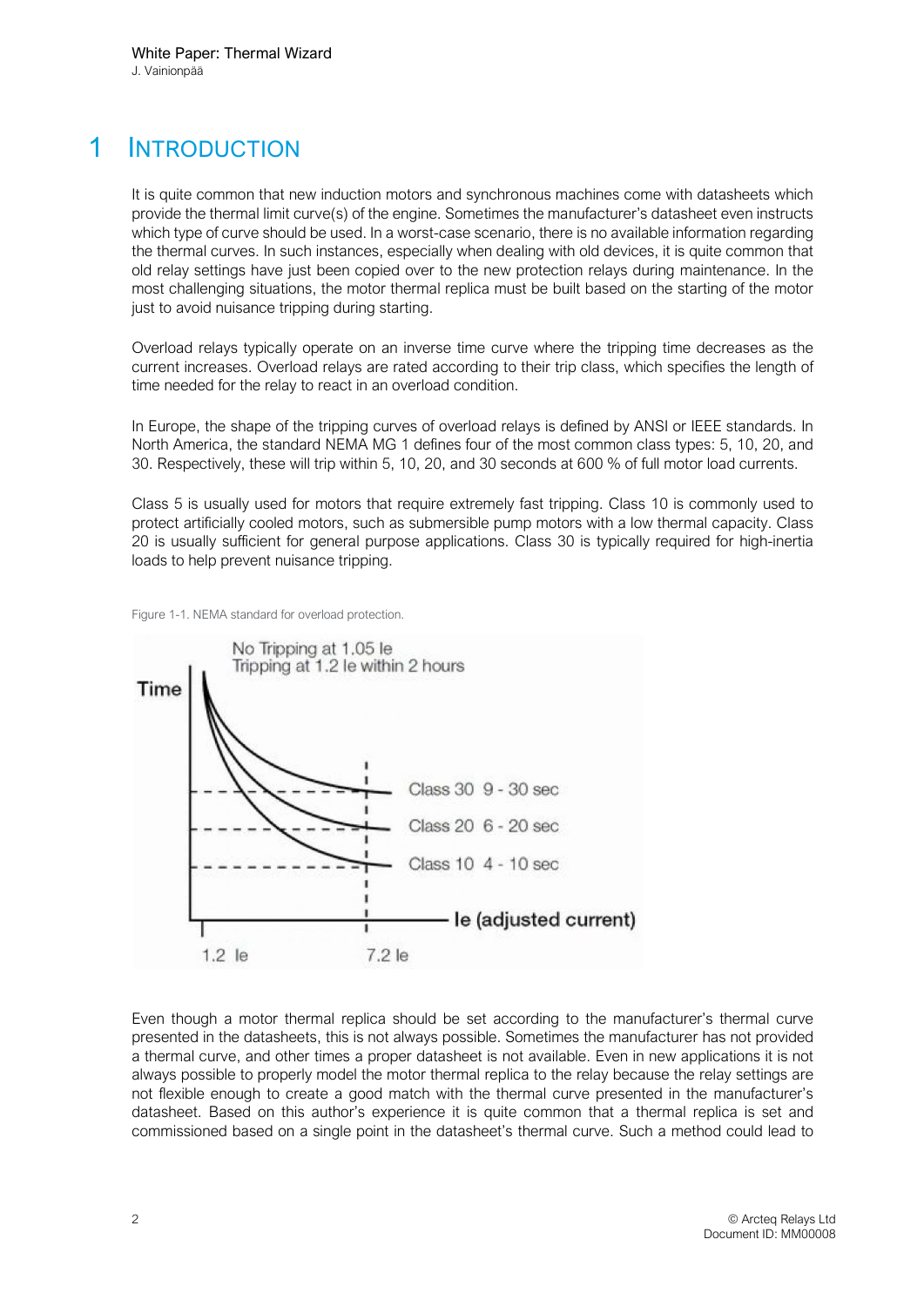the motor being over- or underprotected in certain load conditions or when the engine is in a locked rotor state.

In the simplest protection relays the thermal replica is built based on the nominal current, the pick-up setting, the trip class, and the ambient temperature. In modern relays, however, the most advanced thermal protection also takes note of other things, such as running an overload, locked rotor starts, frequent starting, and the effect of the negative sequence current (I2).

The thermal replica of a regular air-cooled induction motor follows the square of the current  $(I^2)$ , and this works great with most protected engines. However, applying this protection basis on water-cooled synchronous machines does not produce satisfactory results: they follow a different type of thermal curve, and the logarithmic I<sup>2</sup> method cannot mimic it accurately enough.

This paper further examines the differences between the thermal replicas of water-cooled and air-cooled engines. Additionally, a method for creating and testing an unorthodox thermal model with the use of Arcteq's Thermal Wizard software will be presented.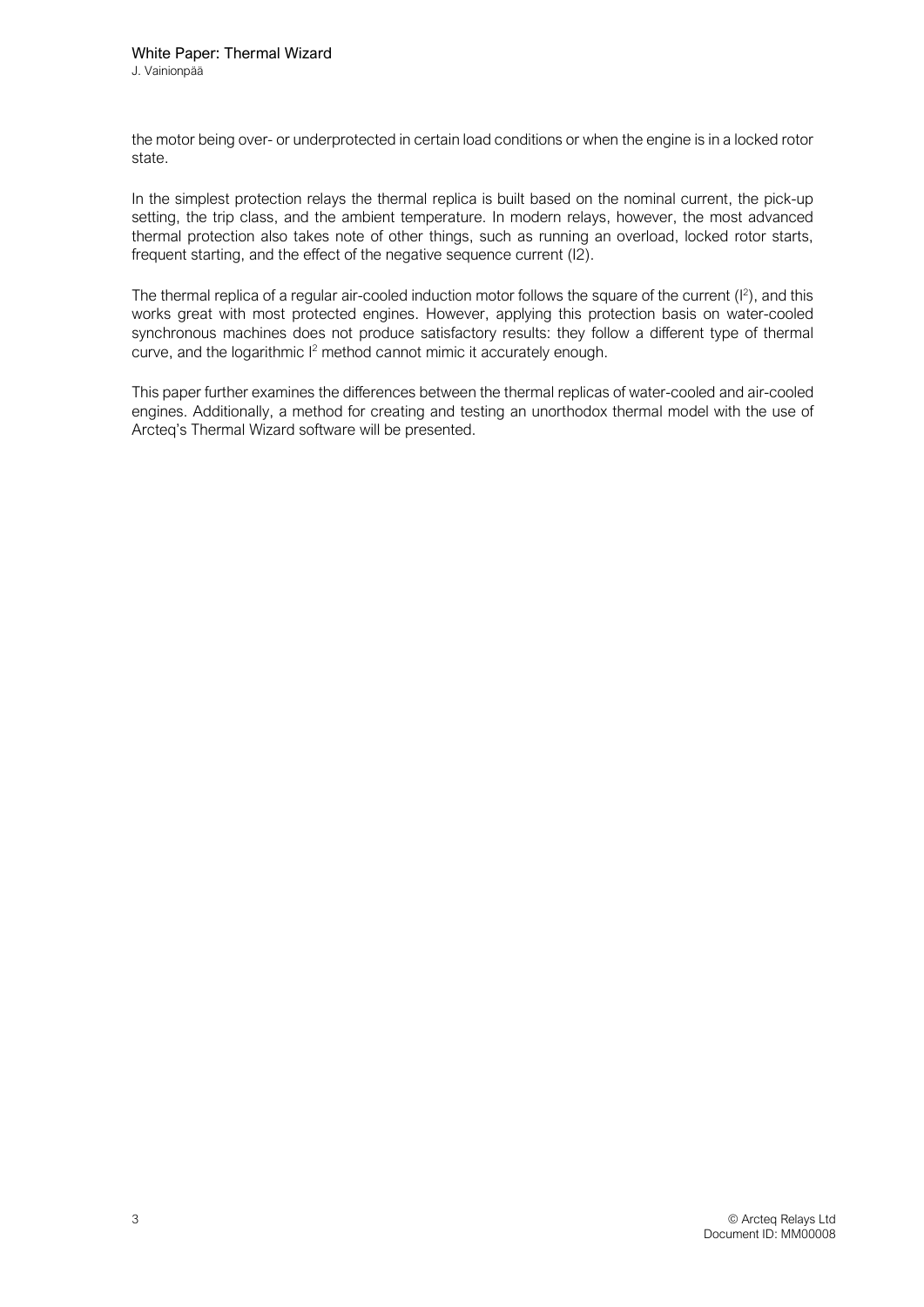### 2 INVESTIGATING AND MODELLING THE THERMAL REPLICA OF AN INDUCTION MOTOR

The thermal curve provided by a motor manufacturer is usually executed by using one or more time constants. A thermal model with multiple time constants includes separate curves for a hot engine condition and a cold engine condition. This means that once an engine reaches a certain temperature, its condition can be interpreted as "hot" and the hot condition time constant then causes the operating time to approach a trip faster.



Figure 2-1. The thermal curve of a squirrel cage motor with separate curves for hot and cold engine conditions.

When a datasheet of a protected motor includes two thermal curves (as shown, for example, in Figure 2-1 above), the thermal replica of the protection relay should include two separate time constants. These are known as the hot theta and the cold theta.

Most of the protection relay manufacturers provide at least two separate curves for modelling the engine hot and cold conditions. Additionally, the locked rotor condition is covered by using these two curves in applications where the locked rotor condition follows a set  $l^2$  curve and does not considerably differ from the locked rotor region (for example,  $4.0...7.0 \times \ln$ ). Some manufacturers use separate k factors for regular overload, unbalance, and locked rotor conditions.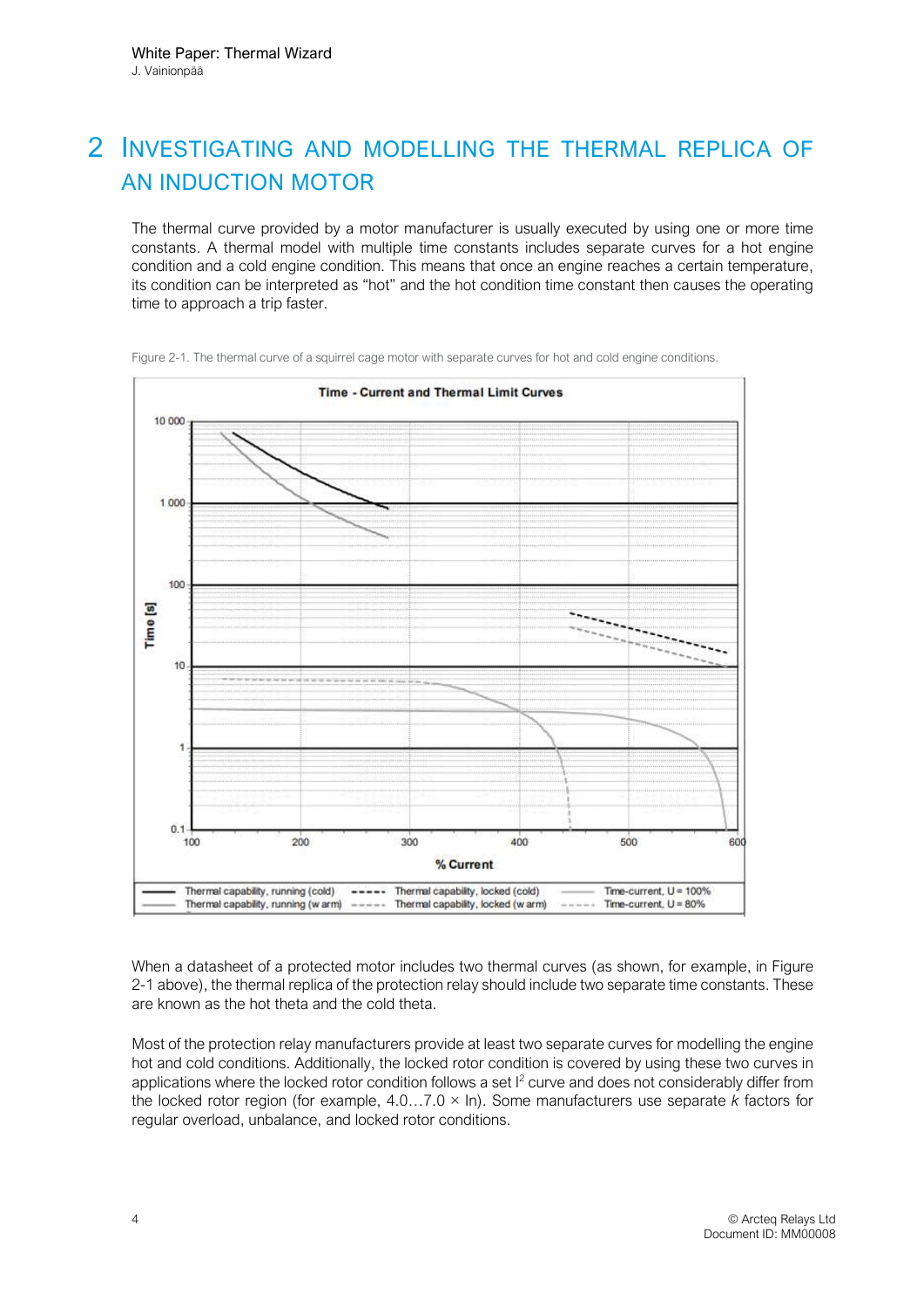The Thermal Wizard software is an easy-to-use tool to help in the modelling of thermal curves in different applications. The software allows users to define whether the protected machine is air- or water-cooled, and to select which types of thermal capacity equations are used depending on the machine's cooling method. Water-cooled machines operate with a single time constant, whereas air-cooled machines can have one or more time constants (depends on the application). A maximum of two separate time constants (hot theta and cold theta) can be configured in the Thermal Wizard.

Figure 2-2. In the Thermal Wizard users can select whether the thermal replica follows the  $I^2$  curve equation (for air-cooled machines) or not (for water-cooled machines).

|                                        | ă.                                 |
|----------------------------------------|------------------------------------|
| <b>Thermal curve selector</b>          | I <sup>^2</sup> curve              |
| Injected current amplitude             | 400 A (Pri)                        |
| <b>Injected I2 component</b>           | $0 - 96$                           |
| <b>Phase CT input selection</b>        | CT1                                |
| <b>CT</b> ratio                        | $\overline{I}$<br>$5,0$ A<br>300,0 |
| <b>Nominal current</b>                 | 244,0 A (pri)                      |
| <b>Pickup current</b>                  | $1,05$ pu                          |
| <b>Trip level</b>                      | 100,0 %                            |
| <b>Machine Cold/Hot limit</b>          | 80,00 %                            |
| <b>Used thermal capacity</b>           | $0,00$ %                           |
| <b>NPS biasing in use</b>              | Yes                                |
| <b>NPS bias factor</b>                 | 2,0                                |
| <b>Time constant</b>                   | Single                             |
| <b>Cold curve Tau</b>                  | $8,8$ min                          |
| <b>Machine running&amp;cooling Tau</b> | $10,0$ min                         |
| <b>Machine stopped Tau</b>             | $10,0$ min                         |
| <b>Machine service factor</b>          | $1,00$ xIn                         |

First, let us consider the case of an air-cooled motor. We start by selecting the  $I^2$  curve equation as the basis for the thermal replica (see the first parameter selection box shown in Figure 2-2). Next, we must select the number of time constants to be used. From the motor's datasheet we find that the engine uses two thermal curves to model its thermal behavior and therefore we select "Multiple" for the Time constant parameter (also visible in Figure -2).

The parameter Hot condition theta limit defines the temperature where the thermal model changes from the cold condition to the hot condition (that is, when we consider the protected motor to turn hot). Please note that the hot condition directly affects the relay's tripping time because the hot condition theta limit is usually configured to act faster than the cold one. However, this is only true for protection relays that have adjustable cold and hot curve theta limits; not all relays have them.

The Thermal Wizard software also has many familiar settings which are based on the motor's name plate values. For example, these settings include the nominal current, the pick-up setting, the service factor, the motor frequency, and the motor nominal starting current. These settings directly affect the shape of the thermal curve as well as the functionality of the protection relay. Please note that when using a protection relay of a brand other than Arcteq, the service factor setting should be set to 1.0 because the effect of the service factor varies between the protection relays of different manufacturers.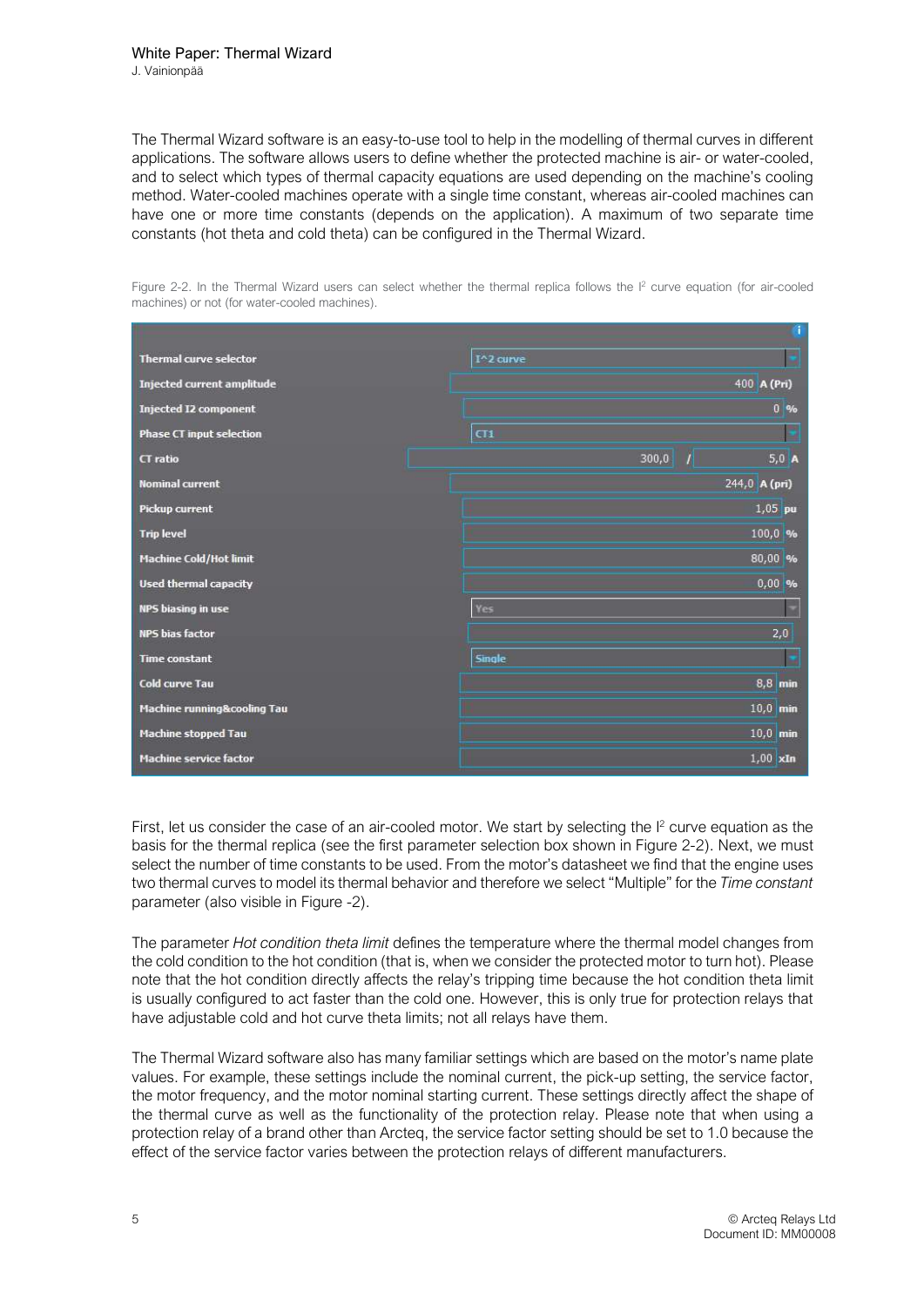#### White Paper: Thermal Wizard

J. Vainionpää

Figure 2-3. The hot and cold thermal target curves are set in the Wizard separately through five different setting points. The hot and cold acceleration and stall curves use two setting points.

|                          | Machine thermal characteristic |  |  |                 |            |            |                | п         |
|--------------------------|--------------------------------|--|--|-----------------|------------|------------|----------------|-----------|
|                          | Machine target curve           |  |  | Visible         |            |            |                | J         |
| Cold / Hot thermal curve |                                |  |  |                 |            |            |                | <b>M</b>  |
|                          |                                |  |  |                 |            |            |                |           |
| Cold 1                   | $1,35$ xIn                     |  |  | $1000s$ Hot 1   | $1,25$ xIn |            | 1000s          |           |
| Cold <sub>2</sub>        | $1,75$ xIn                     |  |  | $400 s$ Hot 2   | $1,75$ xIn |            | $275$ s        |           |
| Cold 3                   | $2,25$ xIn                     |  |  | $200 s$ Hot 3   |            | $2,25$ xIn | 150 s          |           |
| Cold 4                   | $3,25$ xIn                     |  |  | $85$ s Hot 4    |            | $3,35$ xIn | 60 s           |           |
| Cold 5                   | $3,85$ xIn                     |  |  | 56 s Hot 5      | $3,85$ xIn |            | $39 \text{ s}$ |           |
|                          | Cold / Hot acceleration curve  |  |  |                 |            |            |                |           |
|                          |                                |  |  |                 |            |            |                | 雁         |
| Cold 1                   | $4,10$ xIn                     |  |  | $51,00$ s Hot 1 |            | $4,10$ xIn | $35,00$ s      |           |
| Cold <sub>2</sub>        | $5,12$ xIn                     |  |  | $33,00$ s Hot 2 | $5,12$ xIn |            | $22,00$ s      |           |
| Cold / Hot stall curve   |                                |  |  |                 |            |            |                |           |
|                          |                                |  |  |                 |            |            |                | <b>ST</b> |
| Cold 1                   | $5,20$ xIn                     |  |  | $37,00$ s Hot 1 |            | $5,20$ xIn | $22,00$ s      |           |
| Cold <sub>2</sub>        | $7,15$ xIn                     |  |  | $19,00$ s Hot 2 | $7,15$ xIn |            | $12,00$ s      |           |

As seen in Figure 2-3 above, the thermal target curve of the protected engine can be conveniently set in the Wizard by using several setting points. Please note that the settings for hot and cold curves are separated for all three curve types: the basic thermal curve, the acceleration curve, and the stall curve. The graph B in Figure 2-4 (below) shows how the visualization of a thermal curve looks in different situations (overloaded motor, acceleration, and locked rotor).

Figure 2-4. A) The thermal characteristic curves of an ABB induction motor, as provided by the motor's datasheet. B) The I<sup>2</sup> protection curve on top of the engine's thermal characteristic curves, as modelled in the protection application.



6 © Arcteq Relays Ltd Document ID: MM00008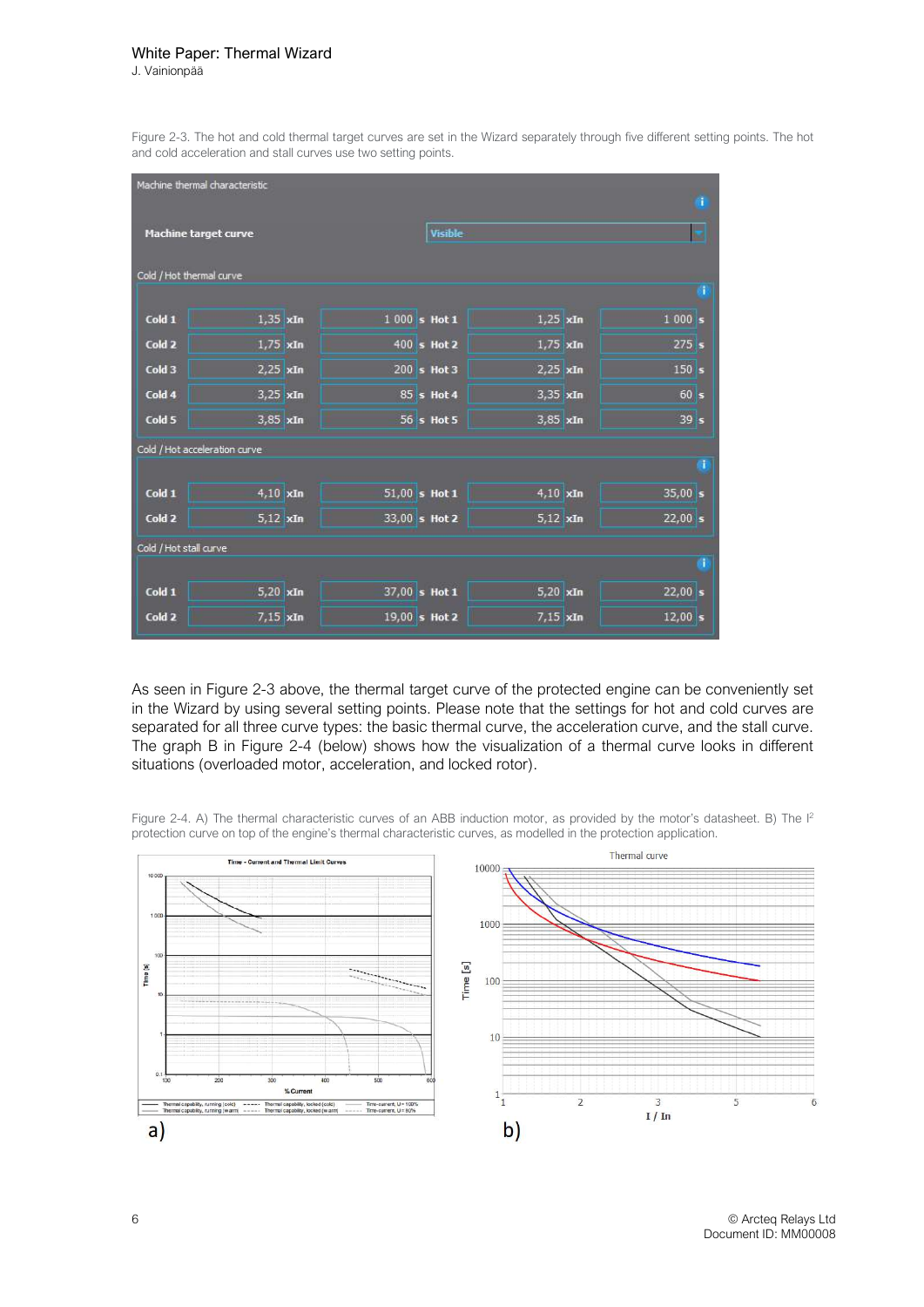J. Vainionpää

As Figure 2-4 above shows, adjusting the  $I^2$  relay curve based on a single k factor does not always give a satisfying result. It is noticeable that the locked rotor area of the curve is located considerably below the protected curve; even the top end of the curve differs from the intended curve.

Figure 2-5. A) The thermal characteristic curves of an ABB induction motor, as provided by the motor's datasheet. B) The  $1^2$ protection curve on top of the engine's thermal characteristic curves, as modelled in the protection application (service factor adjustment is being used).



When the service factor is included in the thermal equation (see Equation 1 below), the user can adjust the curve's top end a little more precisely in  $l^2$  applications. However, even with this adjustment it is still noticeable that the locked rotor state is not correctly protected (see Figure 2-5 above).

$$
Triple \ time = LN \frac{I_{EM}^2 - (\sqrt{T_{stat} \times k_{SF}})^2}{I_{EM}^2 - (\sqrt{I_{SET} - k_{SF}})^2} \times tau \times 60
$$
\n<sup>(1)</sup>

Different relay manufacturers deal with the thermal replicas in various different ways, and some manufacturers support more functionalities than others. For the products of most manufacturers, the Thermal Wizard is restricted to the above-mentioned functionalities.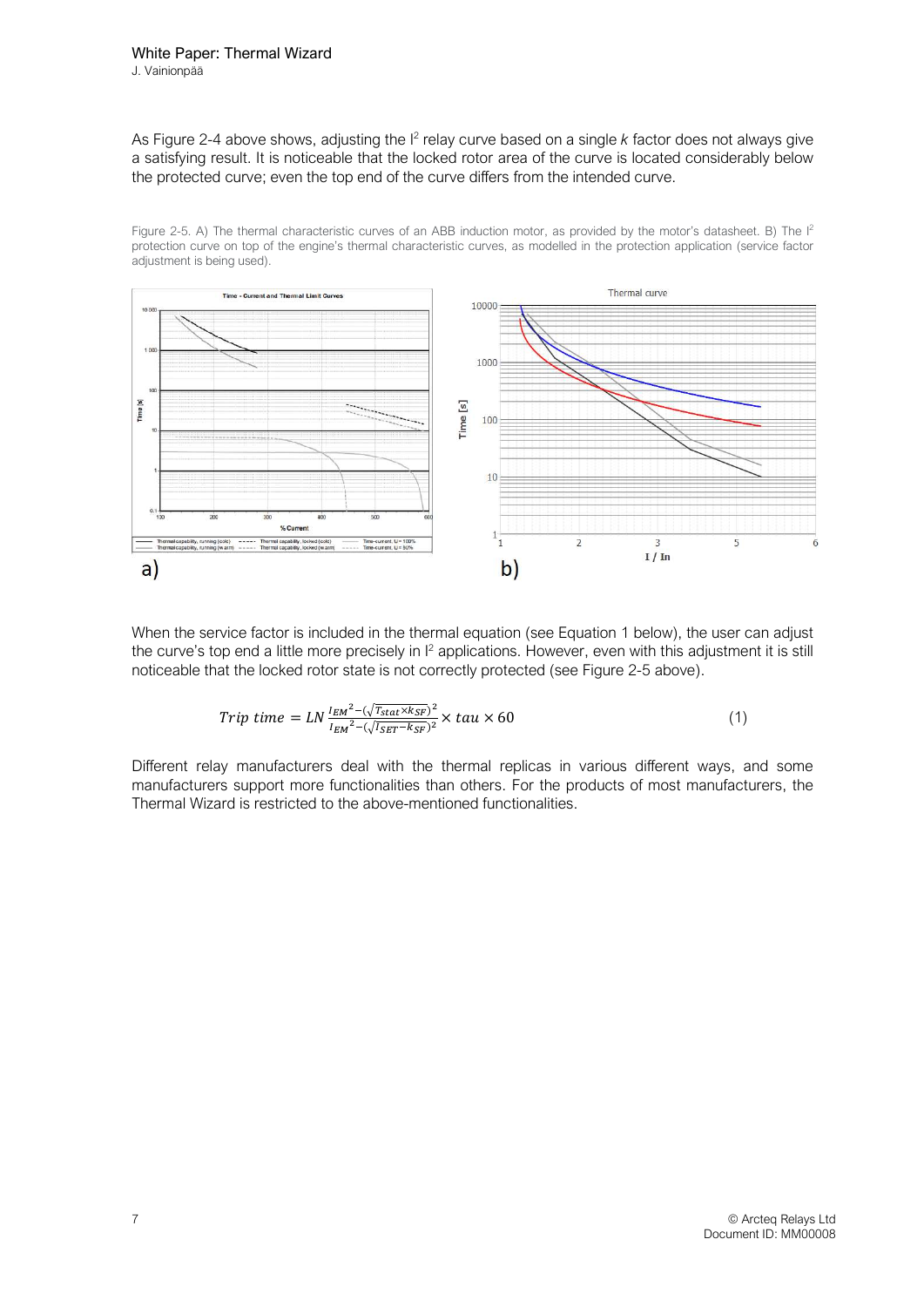#### 3 SETTING AN ARCTEQ RELAY WITH THE THERMAL WIZARD

Negative sequence current (I2) is one extremely essential factor to be considered when using a thermal replica for machine protection. The negative sequence quantities have an opposing rotation direction to that of the power system, and this reversed rotating stator current induces double frequency currents within the rotor structure. This, in turn, causes significant amounts of heating which can then damage the rotor very quickly. In fact, the negative sequence current I2 heats the protected engine twice as much as the positive sequence current I1. When it is time to commission the relay, the Thermal Wizard calculates the actual operating time of the thermal protection, basing the calculation on a specified or injected current and its negative sequence current amplitude (in percentages). Again, not all protection relay manufacturers apply the negative sequence current in their thermal protection algorithms. Additionally, even when the negative sequence current is applied to thermal protection, the exact means by which this is done varies from one manufacturer to another.

There are also a few other factors that significantly affect the heating of the protected motor: the setting of the service factor (that is, the shape of the used thermal curve), the ambient temperature around the engine, and the installation altitude. When the outside ambient temperature increases, the current in the winding of the stator also increases. This causes the motor's temperature to increase earlier than it would have in lower ambient temperatures. The same applies to the increase in the installation altitude: in higher atmospheric pressure the current begins to create a higher thermal impact to the protected object than it would have in lower altitudes. Figure 3-1 below shows how altitude and temperature affect the engine's thermal withstand.



Figure 3-1. Both installation altitude and ambient temperature affect an engine's thermal withstand.

The total current heating the machine is based on the current and the harmonics ( $I_{TRMS}$ ), the negative sequence current (I2<sub>eff</sub>) as well as the ambient temperature and installation altitude ( $k_{AMB}$ ), as shown in Equation 2 below.

$$
I_{EM} = \frac{I_{TRMS} + I2_{eff}}{k_{AMB}}\tag{2}
$$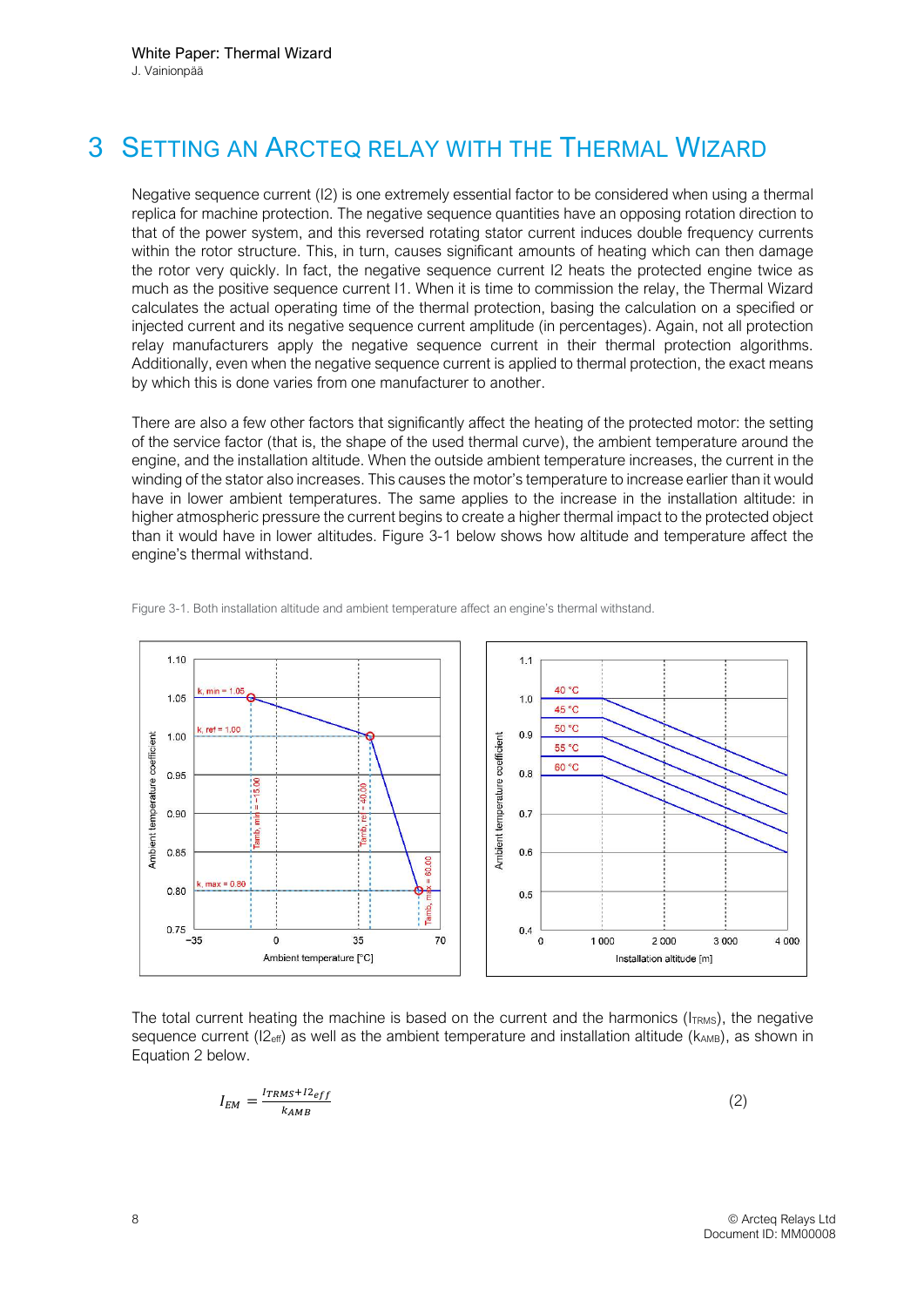This means that even when the base current is slightly below the pick-up value, thermal protection may still eventually trip if the negative sequence current is present, or if the installation altitude is above 1,000 km, or if the ambient temperature is higher that the normal rated temperature. This, of course, assumes that the relay is otherwise appropriately configured.

In Arcteq-brand relays the installation altitude is configured separately in the Thermal Wizard. The relay's installation altitude and the outside temperature together determine the actual ambient temperature which is then considered in addition to the relay's measured current. The Wizard also calculates the ambient effect just in case it is needed for commissioning.

As can be seen in Figure 3-2 below (specifically, Graph B), the Wizard setting tool makes it much easier to configure a motor thermal curve replica into a relay. Arcteq's  $l^2$  curve setting for motor thermal relay can be set very accurately when the Wizard tool is properly used.

Figure 3-2. A) The thermal characteristic curves of an ABB induction motor, as provided by the motor's datasheet. B) Arcteq's motor thermal relay has a built-in artificial intelligence that allows the thermal replica of the relay to operate very closely like the motor's actual curve, even in the most complicated applications.

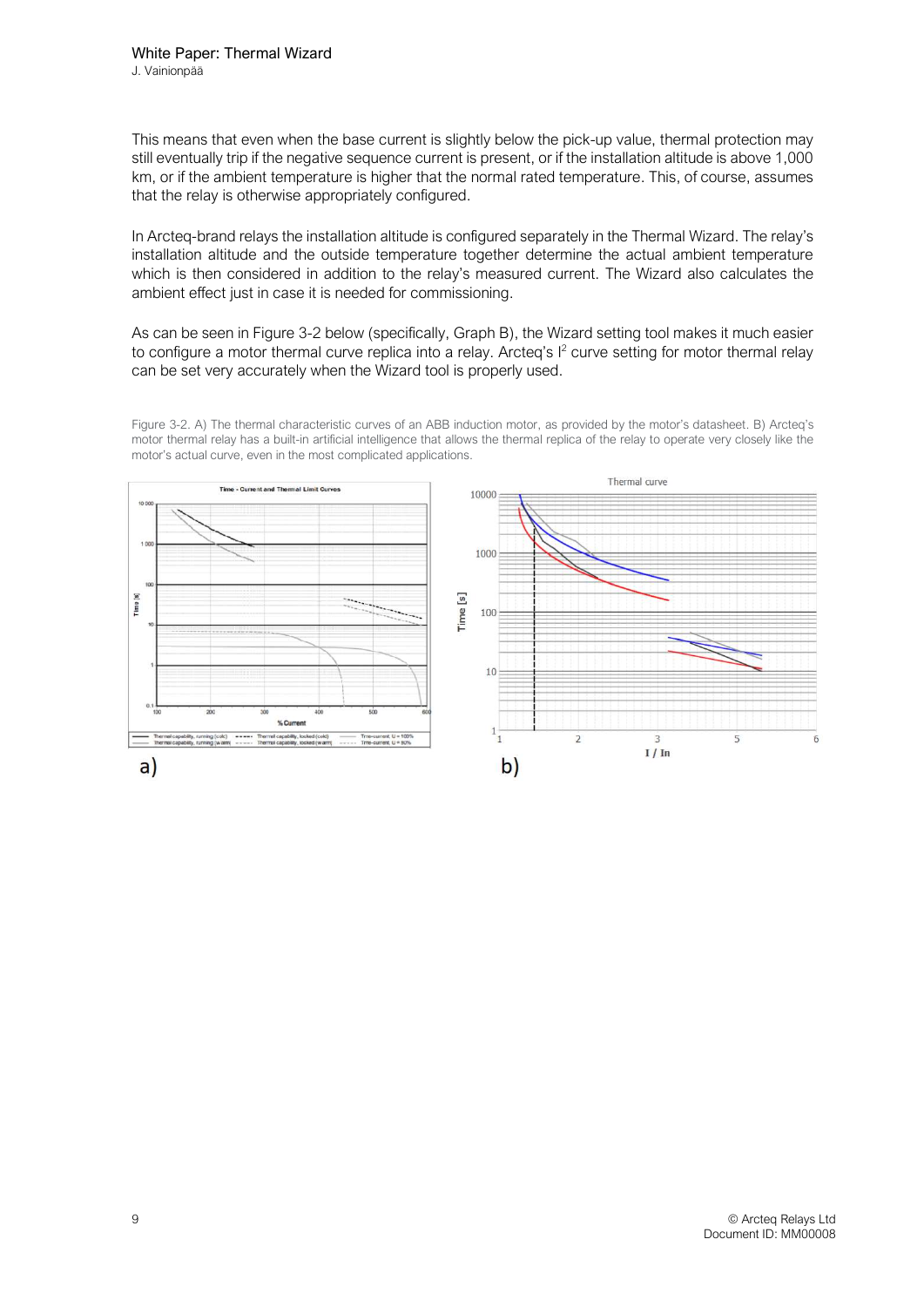# 4 COMMISSIONING

The Thermal Wizard makes it possible to model a more accurate curve to a relay even in highly demanding applications, thanks to the visual representation of the curve that the tool provides. This is true whether using an Arcteq-brand relay or a relay by another manufacturer. The user also receives immediate feedback from the Wizard as it calculates the injected current's primary, secondary, and perunit values. The total effect of the negative sequence current is presented separately and combined with the actual IEM (see Equation 1 discussed in the previous chapter). The ambient multiplier increases or decreases the IEM current as well. The ambient coefficient is calculated based on the given outside temperature and installation altitude. Finally, tripping time is calculated based on the given attributes along with the injected current (see Figure 4-1 below).

Figure 4-1. The time to trip is estimated in the Wizard based on the given nameplate values and the injected current.

| Calculated values          |                                         |              | Ŧ                             |
|----------------------------|-----------------------------------------|--------------|-------------------------------|
| <b>Injected current</b>    | 400,0 A (pri)<br>2006年6月10日10月10日10月10日 | 6,67 A (sec) | 1,64 p.u.<br>. <del>.</del>   |
| I2 effect $[+]$            |                                         |              | 0,00                          |
| <b>Ambient multiplier</b>  |                                         |              | 1.00<br>计进行时间进行时间进行时间 计中间 计中间 |
| <b>IEM</b>                 |                                         |              | $1,64$ xIn                    |
| <b>Machine temperature</b> |                                         | 40           | 155 deg C<br>.                |
| Time to trip               |                                         |              | 226.9                         |

Testing the relay's thermal curve with multiple different injection points and schemes gives a better result. It also increases the confidence towards the whole setting of the relay.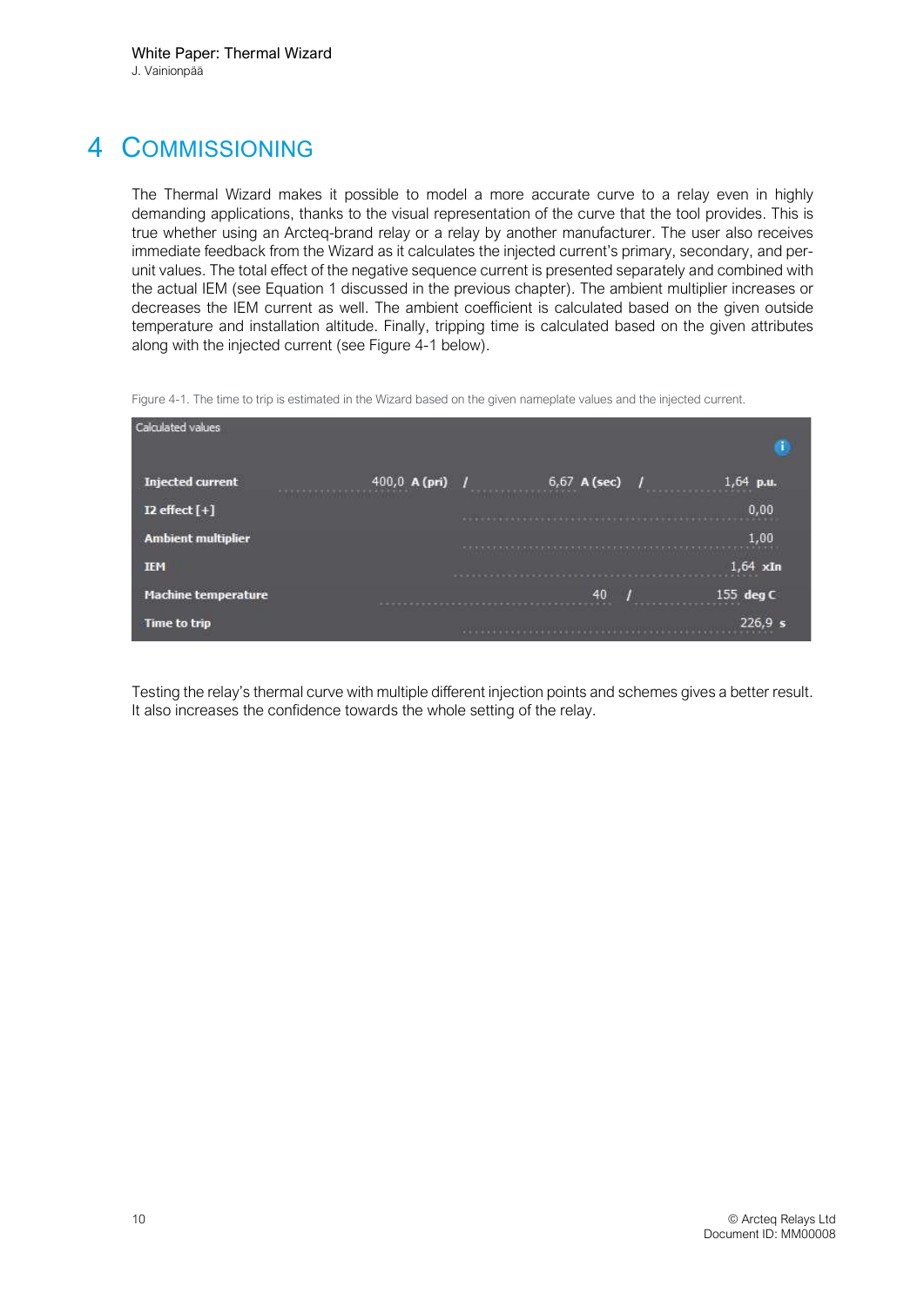# 5 THE THERMAL REPLICA OF A WATER-COOLED SYNCHRONOUS MACHINE (ARCTEQ RELAY)

A motor's temperature can be modelled quite accurately with the square of the current  $(I^2)$  when it comes to air-cooled motors, as was shown with Equation 2 (discussed previously in Chapter 3). However, when protecting water-cooled synchronous machines (such as generators), the situation becomes more challenging because matching the traditional <sup>12</sup> curve meant for air-cooled machines to the thermal curve of a water-cooled machine is nigh impossible (see Figure 5-1 below).



Figure 5-1. Protecting a water-cooled engine may prove difficult when using traditional protection methods.

Instead of trying to force the traditional  $I^2$  replica, a new method has been developed to protect synchronous water-cooled machines during overload situations. This new method is called Curve-X and it can be selected either directly in the relay settings, or by using the Thermal Wizard tool.

Figure 5-2. Settings of a water-cooled engine.

| registed supported                                       | rootna |                      |
|----------------------------------------------------------|--------|----------------------|
| dnoe kaa kaad aanye<br><b>Alternative</b><br>a se portug | ----   |                      |
| Hadney bigh food carry.                                  |        |                      |
|                                                          |        | 41.50                |
| publications in                                          |        | $0.1 - 10$           |
| <b>Heating Top</b><br><b>TELESCO</b>                     |        | m<br><b>ALL ROOP</b> |
| Looking Time                                             |        | lan.                 |
|                                                          |        | rik                  |
| lutter.<br>Lookers                                       |        | DП<br>rdi<br>1.01.1  |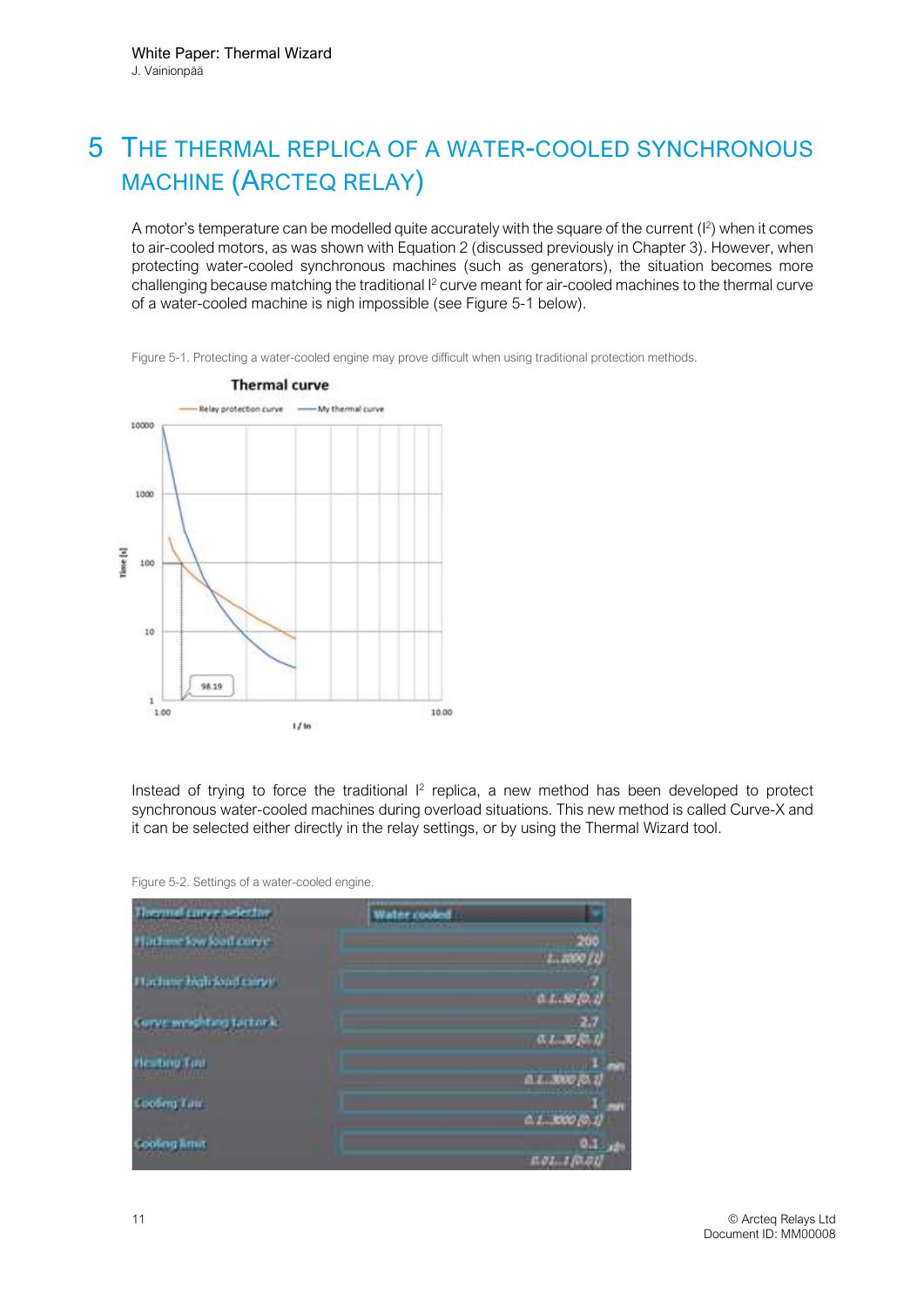When a water-cooled thermal curve is used and both the heating and the cooling time constants are set, the actual thermal curve is adjusted according to the values in the following parameters: Machine low load curve, Machine high load curve, and Curve weighting factor (see Figure 5-2 above).

Figure 5-3. Protecting a water-cooled generator with the new Curve-X algorithm.



**Thermal** curve

Curve-X method makes it possible to protect a water-cooled synchronous generator far more accurately than trying to build a thermal replica with the I2 logarithmic calculation meant for air-cooled machines (see Figure 5-3 above). Once the user is satisfied with the adjusted curve, it can be written into the relay with the click of a single button after a connection has been established via one of the relay's Ethernet ports.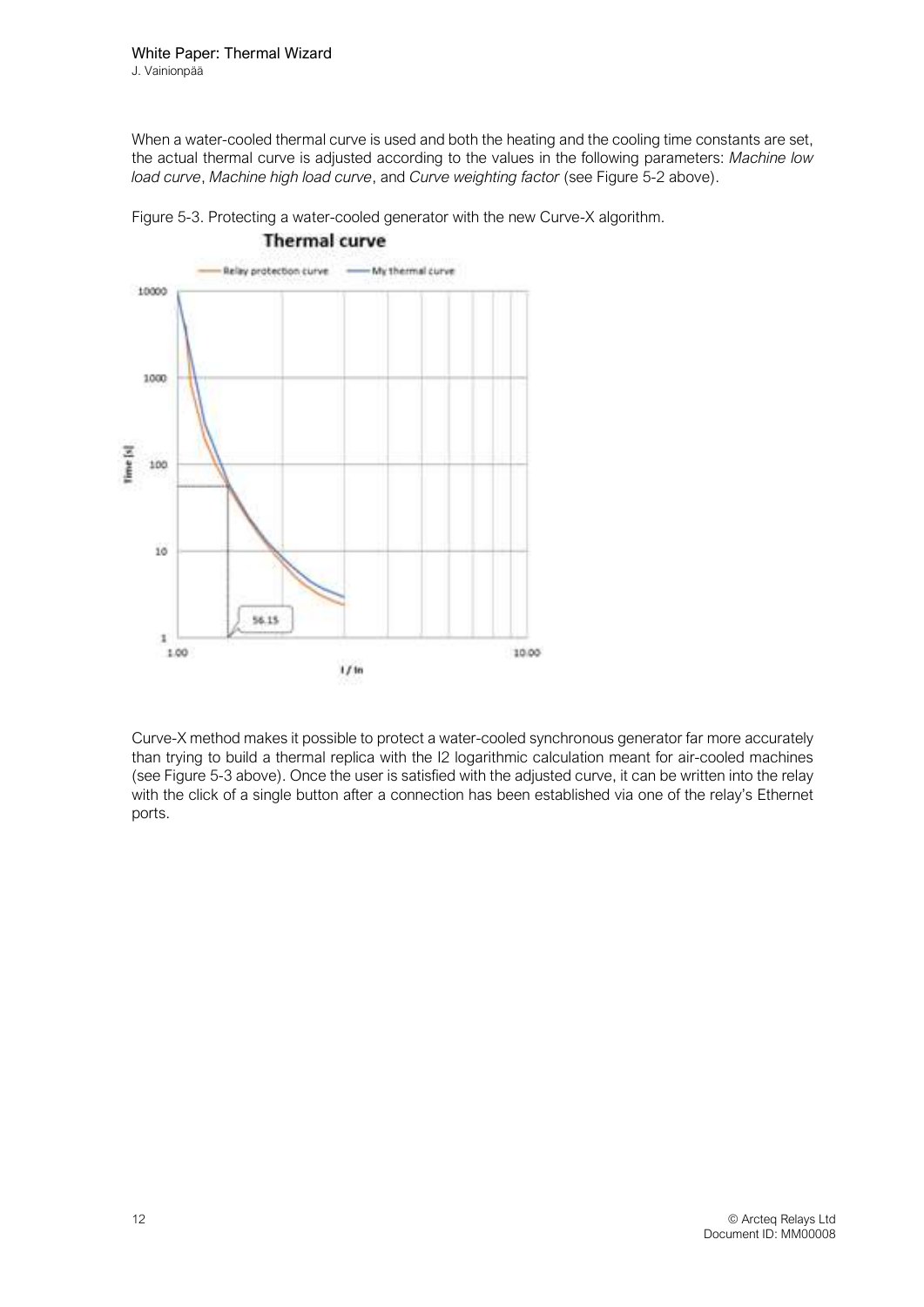# 6 CONCLUSION

The Thermal Wizard setting tool is very useful for educational purposes, especially for learning how to operate a protection relay's more difficult protection functions, such as motor thermal protections. In general, the Wizard makes it easier to commission the I<sup>2</sup>-based thermal protection in various motor relay applications, regardless who the relay's manufacturer is. Additionally, the Wizard tool includes some new aspects that are dependent on the manufacturer, such as the artificial intelligence used to model the thermal characteristics in even the most difficult applications, but first and foremost the tool provides a thermal replica for water-cooled synchronous machines.

The Thermal Wizard also combines the effect of the measured current, its harmonic content, the negative phase sequence current, the ambient temperature, and the installation altitude of the projected object. This, therefore, gives the user a simple tool for more advanced setting and commissioning of motor protection relays.

Figure 6-1. All settings of the Thermal Wizard: on the left are the relay settings (machine thermal image settings, environmental settings); in the middle are the calculated values and the visual representation of the thermal curve; on the right are the machine thermal characteristics.